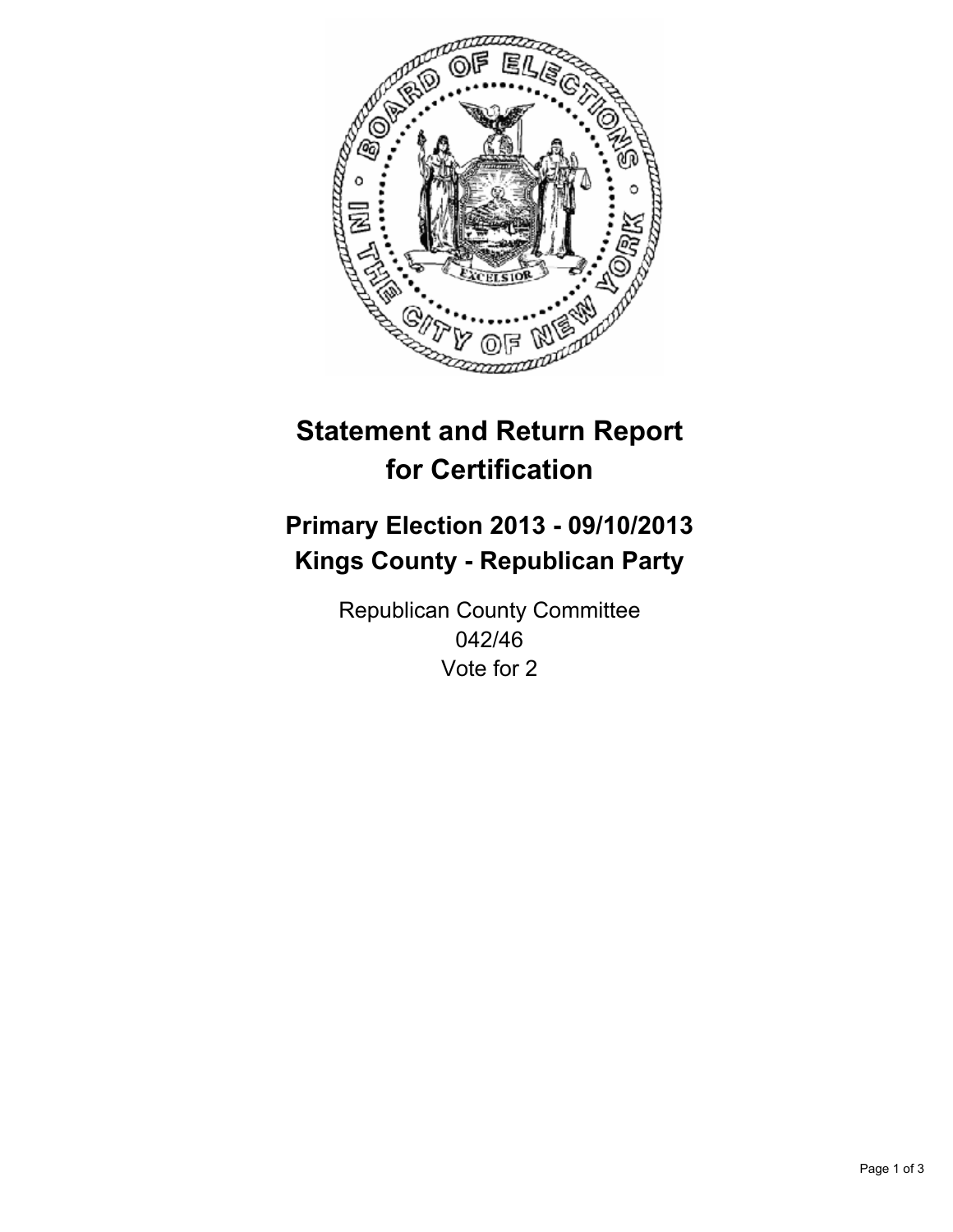

## **Assembly District 46**

| <b>EMERGENCY</b>          | 0        |
|---------------------------|----------|
| ABSENTEE/MILITARY         | $\Omega$ |
| <b>FEDERAL</b>            | 0        |
| SPECIAL PRESIDENTIAL      | 0        |
| AFFIDAVIT                 | $\Omega$ |
| <b>MARIA SCARPATI</b>     | 14       |
| ROBERT A. OLIVA III       |          |
| LUCRETIA REGINA-POTTER    | 19       |
| <b>CHRISTOPHER POTTER</b> | 6        |
| <b>Total Votes</b>        | 46       |